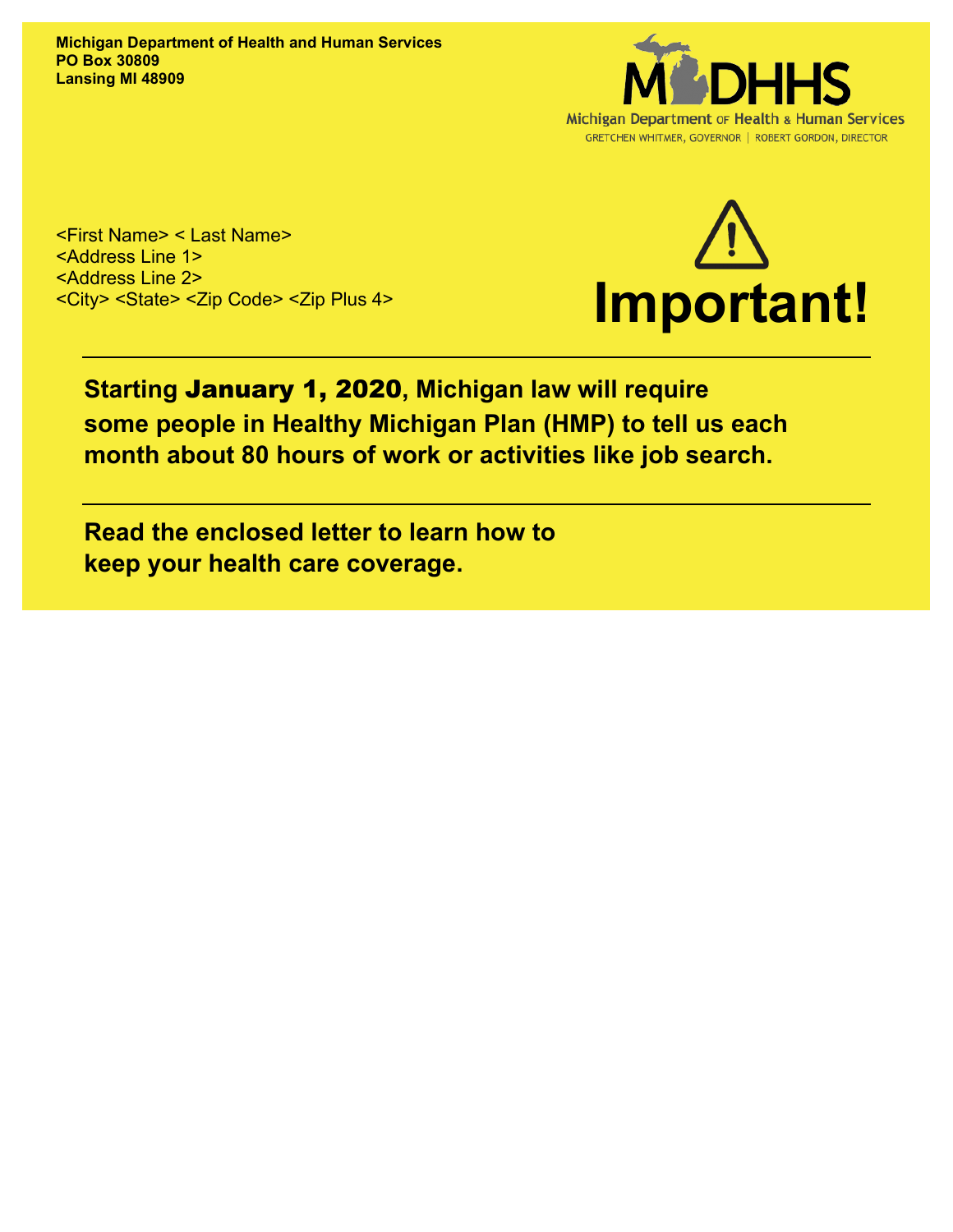

Date: <Month><Day>, <Year> Name: <First name> <Last name>

Beneficiary ID: <Beneficiary ID>



Dear <First name><Last name>,

You have health coverage through Healthy Michigan Plan (HMP), a Michigan Medicaid program. This letter is about changes to HMP.

# **Starting** January 1, 2020**, Michigan law will require some people in HMP to tell us each month about 80 hours of work or activities like job search.**

**If you don't, you could lose your health care coverage unless you are exempt (excused).**

## **You are** not **exempt (excused) right now.**

Our records show that you are **not** exempt (excused). You will need to tell us each month about work or activities like job search.

An exemption would excuse you from telling us each month about work or activities to keep your HMP coverage. If you think you should be exempt because you have a medical condition or are disabled, pregnant, or have another reason, follow the 3 steps below.

### **How do I claim an exemption?**

**1) Read** the Exemption Form that came with this letter.

If you think you have an exemption:

- **Fill out** the form before January 31, 2020.
- **(3) Send** the form to:

MDHHS Special Processing Office Suite 1405 PO Box 30800 Lansing, MI 48909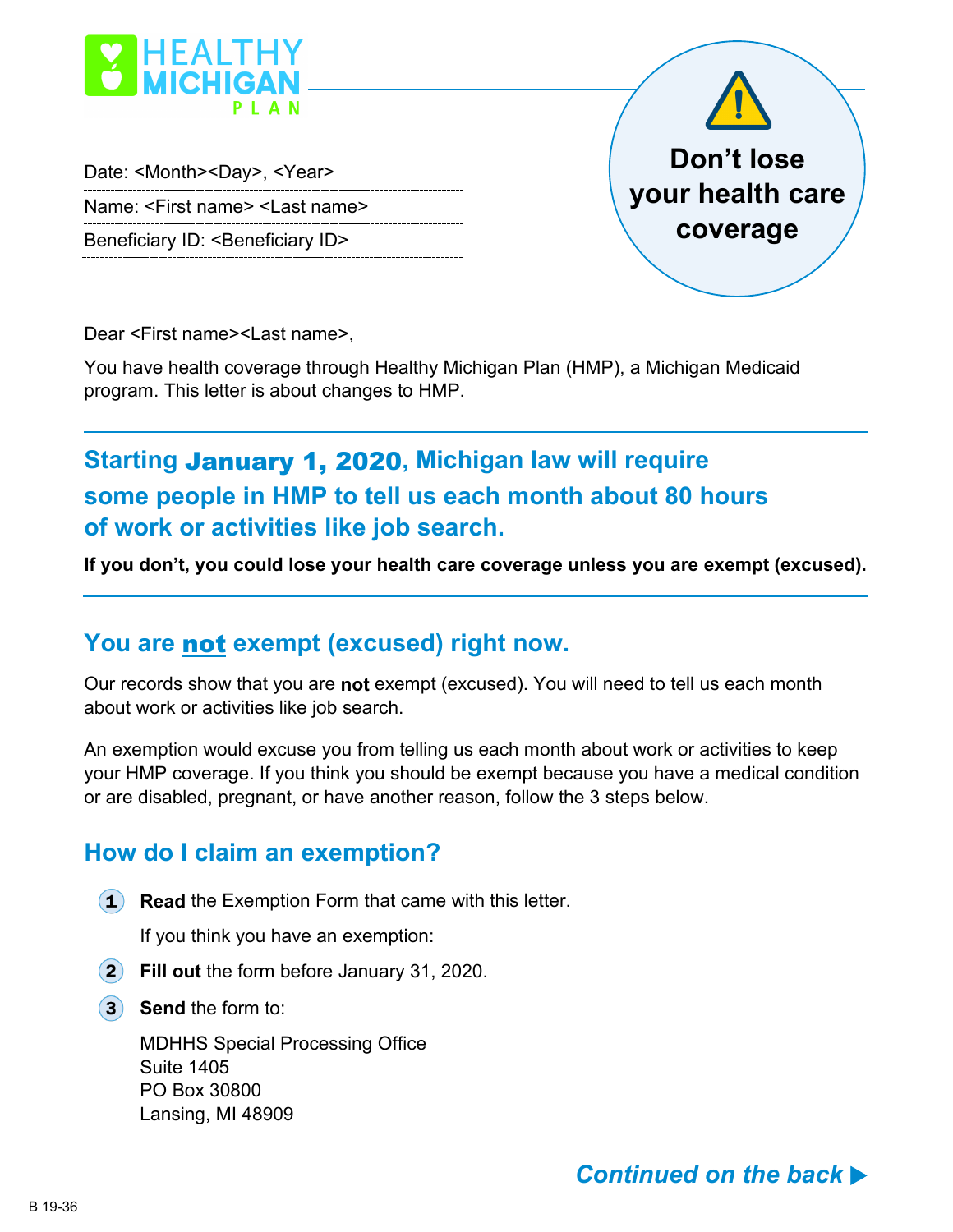## **What do I have to do?**

**ZEQ Fill out** the form

If you think you should be exempt (excused) because you have a medical condition, are disabled or pregnant, or have another reason, fill out and send the Exemption Form by **January 31, 2020**.



In December 2019, we will send you more information about HMP changes. We will tell you how to tell us about your work or activities. You may get another letter in January 2020, telling you if you have an exemption.

## **What if I still have questions?**

To learn more, go to HealthyMichiganPlan.org. If you still have questions, call the Beneficiary Help Line at **1-800-642-3195** (TTY: 1-866-501-5656). You can call Monday through Friday, 8 a.m. to 7 p.m.

Thank you,

Medical Services Administration Michigan Department of Health and Human Services



**Fill out the Exemption Form and send it to us by January 31, 2020**



**Learn more online at HealthyMichiganPlan.org**



**More questions? Call us at 1-800-642-3195** (TTY: 1-866-501-5656)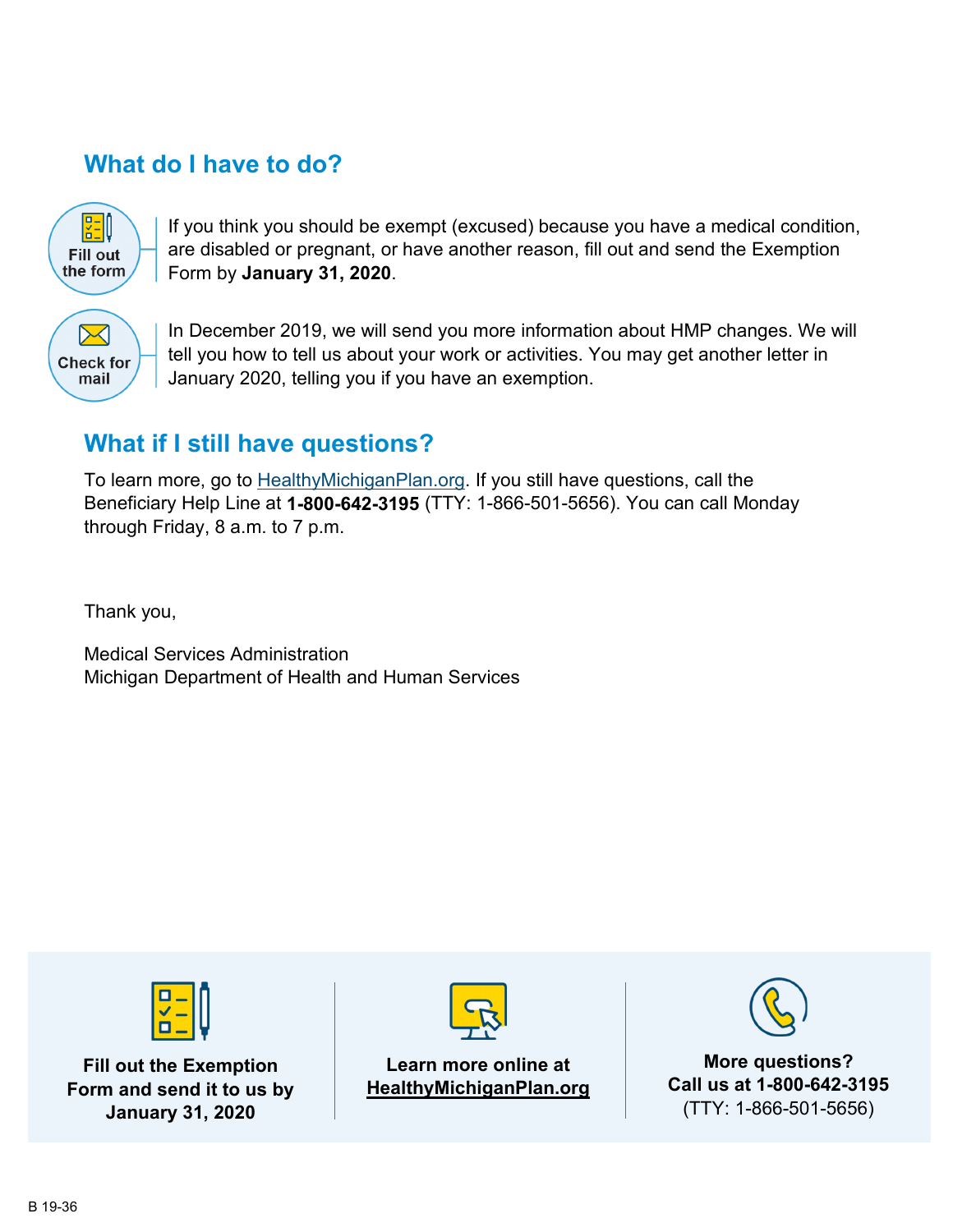#### **Michigan Department of Health and Human Services (MDHHS)**

Please note if needed, free language assistance services are available. Call **800-642-3195** (TTY users call TTY: 866-501-5656).

| Spanish              | ATENCIÓN: si habla español, tiene a su disposición servicios gratuitos de<br>asistencia lingüística. Llame al 800-642-3195 (TTY: 866-501-5656).                                                                                                                                                               |
|----------------------|---------------------------------------------------------------------------------------------------------------------------------------------------------------------------------------------------------------------------------------------------------------------------------------------------------------|
| Arabic               | ملحوظة: إذا كنت تتحدث اذكر اللغة، فإن خدمات المساعدة اللغوية تتوافر لك بالمجان. اتصل برقم<br>800-642-3195 (رقم هاتف الصم واللكم:-8656:TTY) 866-501-686)                                                                                                                                                       |
| Chinese              | 注意:如果您使用繁體中文,您可以免費獲得語言援助服務。請致電<br>800-642-3195 (TTY: 866-501-5656)                                                                                                                                                                                                                                            |
| Syriac<br>(Assyrian) | المخترجة المستحملية للمستحق والمستحق والمتفاعض المستحير المستحد المستحر والمستحرج المحتمدة والمستحق والمستحق والمستحق والمستحق والمستحق والمستحق والمستحق والمستحق والمستحق والمستحق والمستحق والمستحق والمستحق والمستحق والمس<br>حلِّفَـَـٰہ جَبْـَـٰبَہ (TTY:866-501-5656) حَلِّفَـہ (105-642-3195) 800-642 |
| Vietnamese           | CHÚ Ý: Nếu bạn nói Tiếng Việt, có các dịch vụ hỗ trợ ngôn ngữ miễn phí dành<br>cho bạn. Gọi số 800-642-3195 (TTY: 866-501-5656).                                                                                                                                                                              |
| Albanian             | KUJDES: Nëse flitni shqip, për ju ka në dispozicion shërbime të asistencës<br>gjuhësore, pa pagesë. Telefononi në 800-642-3195 (TTY: 866-501-5656).                                                                                                                                                           |
| Korean               | 주의: 한국어를 사용하시는 경우, 언어 지원 서비스를 무료로 이용하실 수                                                                                                                                                                                                                                                                      |
|                      | 있습니다. 800-642-3195 (TTY: 866-501-5656) 번으로 전화해 주십시오.                                                                                                                                                                                                                                                          |
| Bengali              | লক্ষ্য করুনঃ যদি আপনি বাংলা, কথা বলতে পারেন, তাহলে নিঃখরচায় ভাষা সহায়তা<br>পরিষেবা উপলব্ধ আছে। ফোন করুন ১-800-642-3195 (TTY ১-866-501-5656)                                                                                                                                                                 |
| Polish               | UWAGA: Jeżeli mówisz po polsku, możesz skorzystać z bezpłatnej pomocy<br>językowej. Zadzwoń pod numer 800-642-3195 (TTY: 866-501-5656).                                                                                                                                                                       |
| German               | ACHTUNG: Wenn Sie Deutsch sprechen, stehen Ihnen kostenlos sprachliche<br>Hilfsdienstleistungen zur Verfügung. Rufnummer 800-642-3195<br>(TTY: 866-501-5656).                                                                                                                                                 |
| Italian              | ATTENZIONE: In caso la lingua parlata sia l'italiano, sono disponibili servizi di<br>assistenza linguistica gratuiti. Chiamare il numero 800-642-3195<br>(TTY: 866-501-5656).                                                                                                                                 |
| Japanese             | 注意事項:日本語を話される場合、無料の言語支援をご利用いただけます。<br>800-642-3195 (TTY:866-501-5656) まで、お電話にてご連絡ください                                                                                                                                                                                                                         |
| <b>Russian</b>       | ВНИМАНИЕ: Если вы говорите на русском языке, то вам доступны<br>бесплатные услуги перевода. Звоните 800-642-3195 (телетайп<br>866-501-5656).                                                                                                                                                                  |
| Serbo-<br>Croatian   | OBAVJEŠTENJE: Ako govorite srpsko-hrvatski, usluge jezičke pomoći<br>dostupne su vam besplatno. Nazovite 800-642-3195 (TTY Telefon za osobe sa<br>oštećenim govorom ili sluhom 866-501-5656).                                                                                                                 |
| Tagalog              | PAUNAWA: Kung nagsasalita ka ng Tagalog, maaari kang gumamit ng mga<br>serbisyo ng tulong sa wika nang walang bayad. Tumawag sa 800-642-3195<br>(TTY: 866-501-5656).                                                                                                                                          |